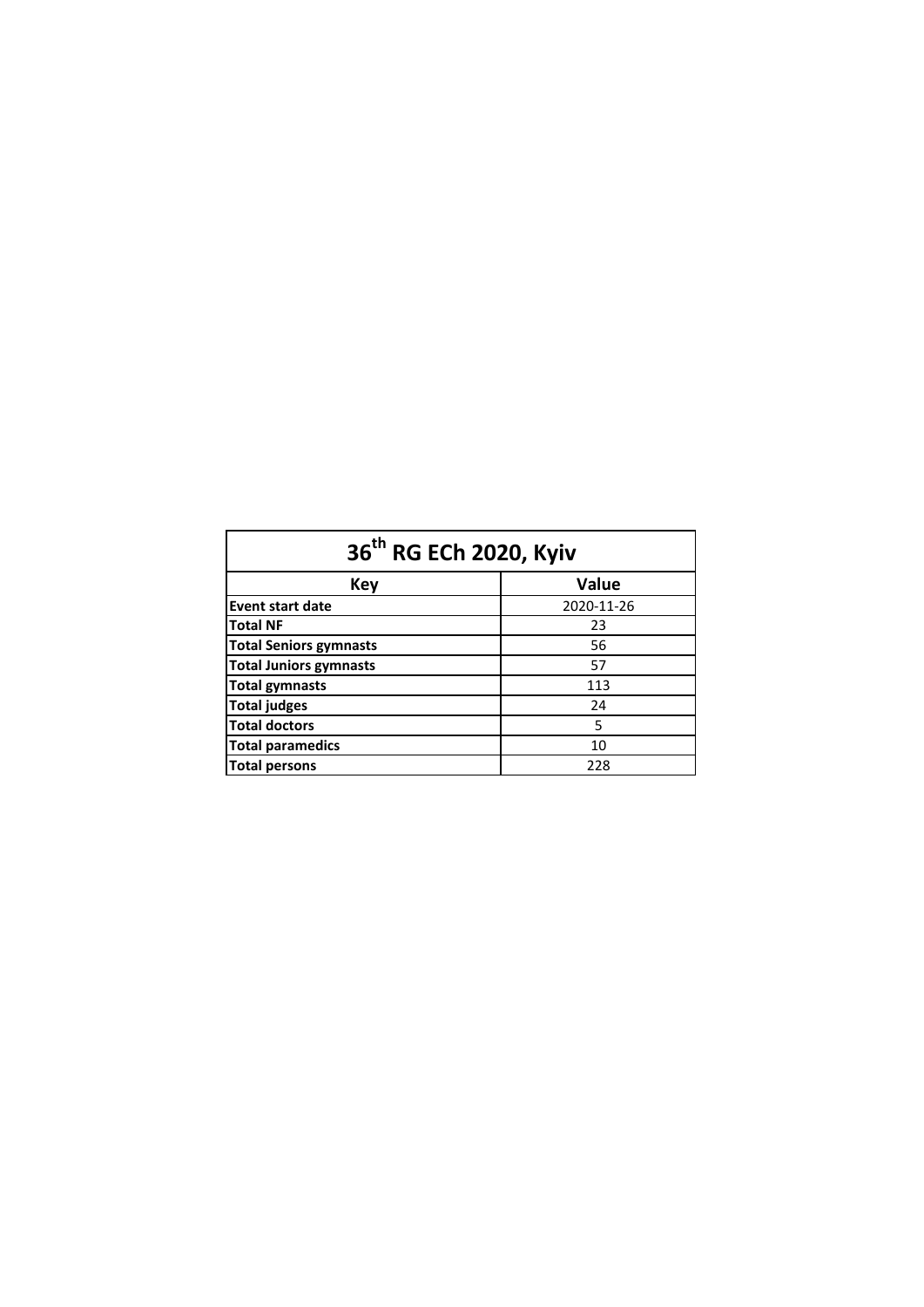|                       | <b>Event Nominative Applications</b> |                                                            |                                         |                           |                |                                        |                         |                                |           |                                  |                                |                                  |
|-----------------------|--------------------------------------|------------------------------------------------------------|-----------------------------------------|---------------------------|----------------|----------------------------------------|-------------------------|--------------------------------|-----------|----------------------------------|--------------------------------|----------------------------------|
|                       |                                      |                                                            |                                         | 36th RG ECh 2020, Kyiv    |                |                                        |                         |                                |           |                                  |                                |                                  |
| Ħ                     | <b>NF</b>                            | Category                                                   | <b>Surname</b>                          | <b>Name</b>               | License        | YoB                                    | Gender                  | <b>RP</b>                      | <b>HP</b> | <b>BL</b>                        | CL <sub>2</sub>                | <b>RB</b>                        |
| 1                     |                                      | AND RGI Junior gymnast                                     | <b>AMOROS</b>                           | Carla                     | 47585          | 2006-01-03 Female                      |                         | $\overline{2}$                 |           | $\overline{2}$                   | $\mathbf{1}$                   | 1                                |
| $\overline{2}$<br>3   | AZE                                  | AND RGI Junior gymnast<br><b>RGI Junior gymnast</b>        | <b>MIQUEL</b><br>BAYRAMOVA              | <b>Berta</b><br>Narmin    | 47615<br>43703 | 2006-03-26 Female<br>2005-12-03 Female |                         | $\mathbf{1}$<br>$\overline{2}$ |           | $\mathbf{1}$                     | $\overline{2}$                 | $\overline{2}$<br>$\overline{2}$ |
| 4                     |                                      | AZE RGI Junior gymnast                                     | <b>AGHAZADA</b>                         | Leyli                     | 50508          | 2006-08-26 Female                      |                         | $\mathbf{1}$                   |           | $\mathbf{1}$                     |                                |                                  |
| 5                     | <b>AZE</b>                           | <b>RGI Junior gymnast</b>                                  | <b>GOZALOVA</b>                         | Alina                     | 49853          | 2006-02-16 Female                      |                         |                                |           | $\overline{2}$                   | $\mathbf{1}$                   |                                  |
| 6                     |                                      | AZE RGI Junior gymnast                                     | ZEYNALOVA                               | Ilona                     | 43993          | 2005-01-09 Female                      |                         |                                |           |                                  | $\overline{2}$                 | $\mathbf{1}$                     |
| 7                     |                                      | AZE RGG Senior gymnast                                     | ALIMURADOVA                             | Laman                     | 37876          | 2004-11-29 Female                      |                         |                                |           |                                  |                                |                                  |
| 8                     | <b>AZE</b>                           | <b>RGG Senior gymnast</b>                                  | <b>HUMMATOVA</b>                        | Zeynab                    | 21986          | 1999-12-06 Female                      |                         |                                |           |                                  |                                |                                  |
| 9<br>10               | <b>AZE</b>                           | AZE RGG Senior gymnast<br><b>RGG Senior gymnast</b>        | LUZAN<br>SAFAROVA                       | Yelyzaveta<br>Maryam      | 32455<br>34699 | 2003-03-14 Female<br>2003-07-03 Female |                         |                                |           |                                  |                                |                                  |
| 11                    |                                      | AZE RGG Senior gymnast                                     | <b>SOROKINA</b>                         | Darya                     | 30155          | 2002-11-29 Female                      |                         |                                |           |                                  |                                |                                  |
| 12                    |                                      | AZE RGI Senior gymnast                                     | <b>JALILOVA</b>                         | Arzu                      | 37846          | 2004-06-04 Female                      |                         |                                | $\ddot{}$ | $\ddot{}$                        | $\ddot{}$                      | $+$                              |
| 13                    |                                      | AZE RGI Senior gymnast                                     | <b>AGHAMIROVA</b>                       | Zohra                     | 31921          | 2001-08-08 Female                      |                         |                                | $+$       | $\ddot{}$                        | $\ddot{}$                      | $+$                              |
| 14                    | <b>BEL</b>                           | <b>RGI Junior gymnast</b>                                  | <b>IACOS</b>                            | Carina                    | 50395          | 2006-08-03 Female                      |                         | $\ddot{}$                      |           | $\ddot{}$                        | $\ddot{}$                      | $\ddot{}$                        |
| 45                    | <b>BEL</b>                           | <b>RGI Junior gymnast</b>                                  | <b>SAFRONOVA</b>                        | Alexandra                 | 47035          | 2006-04-05                             | Female                  | $+$                            |           | $\ddot{}$                        |                                | ÷                                |
| 46                    | <b>BEL</b>                           | <b>RGI Junior gymnast</b>                                  | <b>VERSTAPPEN</b>                       | Alessia                   | 47530          | 2006-06-20 Female                      |                         |                                |           | $\ddot{}$                        | $+$                            | $\ddot{}$                        |
| 17<br>18              | <b>BIH</b><br><b>BIH</b>             | <b>RGI Junior gymnast</b><br><b>RGI Junior gymnast</b>     | <b>CEROVAC</b><br><b>MUJACIC</b>        | Nina<br>Esma              | 51054<br>44018 | 2006-11-01 Female<br>2005-05-29 Female |                         |                                |           | $\mathbf{1}$<br>$\overline{2}$   |                                | $\mathbf{1}$<br>$\overline{2}$   |
| 19                    | <b>BIH</b>                           | <b>RGI Junior gymnast</b>                                  | <b>JUKIC</b>                            | Irma                      | 43747          | 2005-05-13 Female                      |                         | $\mathbf{1}$                   |           |                                  | $\mathbf{1}$                   |                                  |
| 20                    | <b>BIH</b>                           | <b>RGI Junior gymnast</b>                                  | <b>BECIROVIC</b>                        | Amila                     | 46723          | 2006-11-07 Female                      |                         | $\overline{2}$                 |           |                                  | $\overline{2}$                 |                                  |
| 21                    | <b>BIH</b>                           | <b>RGI Senior gymnast</b>                                  | <b>KAHRIMAN</b>                         | Hana                      | 51052          | 2004-01-11 Female                      |                         |                                | $\ddot{}$ | $\ddot{}$                        | $\ddot{}$                      | $\ddot{}$                        |
| 22                    | <b>BLR</b>                           | <b>RGI Junior gymnast</b>                                  | SLANCHEUSKAYA                           | Palina                    | 46941          | 2006-01-23 Female                      |                         | $\mathbf{1}$                   |           |                                  |                                | $\mathbf{1}$                     |
| 23                    | <b>BLR</b>                           | <b>RGI Junior gymnast</b>                                  | <b>ZORKINA</b>                          | Yelyzaveta                | 50583          | 2006-01-25 Female                      |                         |                                |           | $\mathbf{1}$                     | $\mathbf 1$                    |                                  |
| 24                    | <b>BLR</b>                           | <b>RGI Junior gymnast</b>                                  | <b>AGISHEVA</b>                         | Dina                      | 45276          | 2005-04-17 Female                      |                         | $\overline{2}$                 |           | $\overline{2}$                   | $\overline{2}$                 | $\overline{2}$                   |
| $\overline{5}$        | <b>BLR</b>                           | <b>RGI Junior reserve gymnast</b>                          | <b>HLAZKO</b>                           | Varvara                   | 47400          | 2005-11-17<br>2001-03-26 Female        | Female                  |                                |           |                                  |                                |                                  |
| 25<br>26              | <b>BLR</b>                           | <b>RGG Senior gymnast</b><br><b>BLR RGG Senior gymnast</b> | <b>HAIDUKEVICH</b><br><b>MATSKEVICH</b> | <b>Hanna</b><br>Lalita    | 31877<br>34850 | 2002-02-25 Female                      |                         |                                |           |                                  |                                |                                  |
| 27                    | <b>BLR</b>                           | <b>RGG Senior gymnast</b>                                  | RYBAKOVA                                | Anastasiya                | 25210          | 2000-04-23                             | <b>Female</b>           |                                |           |                                  |                                |                                  |
| 28                    | <b>BLR</b>                           | <b>RGG Senior gymnast</b>                                  | <b>SHVAIBA</b>                          | <b>Hanna</b>              | 22451          | 2000-03-14                             | Female                  |                                |           |                                  |                                |                                  |
| 29                    | <b>BLR</b>                           | <b>RGG Senior gymnast</b>                                  | <b>TSITSILINA</b>                       | Arina                     | 28742          | 1998-10-09 Female                      |                         |                                |           |                                  |                                |                                  |
| 36                    | <b>BLR</b>                           | <b>RGG Senior gymnast</b>                                  | YARMOLENKA                              | <del>Karyna</del>         | 25203          | 2000-05-04 Female                      |                         |                                |           |                                  |                                |                                  |
| 31                    | <b>BLR</b>                           | <b>RGI Senior gymnast</b>                                  | <b>HARNASKO</b>                         | Alina                     | 25211          | 2001-08-09 Female                      |                         |                                | $\ddot{}$ | $\pmb{+}$                        | $+$                            | $\ddot{}$                        |
| 32                    |                                      | <b>BLR</b> RGI Senior gymnast                              | <b>SALOS</b>                            | Anastasiia                | 34839          | 2002-02-18 Female                      |                         |                                | $\ddot{}$ | $\ddot{}$                        | $\ddot{}$                      | $\ddot{}$                        |
| 33<br>34              | <b>BUL</b><br><b>BUL</b>             | <b>RGI Junior gymnast</b><br><b>RGI Junior gymnast</b>     | <b>BREZALIEVA</b><br>NIKOLOVA           | Eva<br>Stliana            | 45142<br>44228 | 2005-01-13 Female<br>2005-08-22 Female |                         | $\overline{2}$<br>1            |           | $\overline{2}$<br>1              | $\mathbf{1}$<br>$\overline{2}$ | 1<br>$\overline{2}$              |
| $\boldsymbol{\theta}$ | <b>BUL</b>                           | <b>RGI Junior reserve gymnast</b>                          | <b>TOMOVA</b>                           | Radina                    | 49396          | 2005-12-02 Female                      |                         |                                |           |                                  |                                |                                  |
| 35                    | <b>BUL</b>                           | RGG Senior gymnast                                         | <b>DYANKOVA</b>                         | <del>Simona</del>         | 16847          | 1994-12-07                             | Female                  |                                |           |                                  |                                |                                  |
| 36                    | <b>BUL</b>                           | <b>RGG Senior gymnast</b>                                  | <b>GIGOVA</b>                           | <b>Natali</b>             | 36653          | 2003-03-08                             | Female                  |                                |           |                                  |                                |                                  |
| 37                    | <b>BUL</b>                           | <b>RGG Senior gymnast</b>                                  | <b>KIRYAKOVA</b>                        | <b>Stefani</b>            | 32624          | 2001-01-05                             | Female                  |                                |           |                                  |                                |                                  |
| 38                    | <b>BUL</b>                           | <b>RGG Senior gymnast</b>                                  | <b>RADUKANOVA</b>                       | Madlen                    | 24420          | 2000-05-14                             | Female                  |                                |           |                                  |                                |                                  |
| 39<br>40              | <b>BUL</b><br><b>BUL</b>             | <b>RGG Senior gymnast</b><br><b>RGG Senior gymnast</b>     | <b>TRAETS</b><br><b>ZAFIROVA</b>        | <del>Laura</del><br>Erika | 22533<br>24615 | 1998-12-13<br>1999-05-07               | Female<br><b>Female</b> |                                |           |                                  |                                |                                  |
| 41                    | <b>BUL</b>                           | <b>RGI Senior gymnast</b>                                  | <b>TASEVA</b>                           | Katrin                    | 18374          | 1997-11-24 Female                      |                         |                                | $\ddot{}$ | $\ddot{}$                        | $\ddot{}$                      | $\ddot{}$                        |
| 42                    | <b>BUL</b>                           | <b>RGI Senior gymnast</b>                                  | <b>KALEYN</b>                           | Boryana                   | 24418          | 2000-08-23 Female                      |                         |                                | $\ddot{}$ | $\ddot{}$                        | $\ddot{}$                      | $\ddot{}$                        |
| 43                    |                                      | CRO RGI Junior gymnast                                     | <b>JANJIC</b>                           | Iva                       | 50117          | 2007-02-28 Female                      |                         | $\overline{2}$                 |           | $\overline{2}$                   | $\overline{2}$                 | $\overline{2}$                   |
| 44                    |                                      | CRO RGI Junior gymnast                                     | <b>GAJSAK</b>                           | Bianca Ema                | 50952          | 2007-04-05 Female                      |                         | $\mathbf{1}$                   |           |                                  |                                | $\mathbf{1}$                     |
| 45                    |                                      | CRO RGI Junior gymnast                                     | <b>BELEVIC</b>                          | Petra                     | 51694          | 2007-11-01 Female                      |                         |                                |           | $\mathbf{1}$                     | $\mathbf{1}$                   |                                  |
| 46                    |                                      | CRO RGI Senior gymnast                                     | SAMBOL                                  | Lana                      | 42773          | 2003-08-09 Female                      |                         |                                | $+$       | $\ddot{}$                        | $\ddot{}$                      | $\ddot{}$                        |
| 47<br>48              | <b>CZE</b><br><b>CZE</b>             | <b>RGI Junior gymnast</b>                                  | LENCOVA<br><b>STANKOVA</b>              | Anita                     | 50159<br>50160 | 2006-06-30 Female<br>2005-08-21 Female |                         | $\overline{2}$                 |           | $\overline{2}$                   | $\overline{2}$                 | $\overline{2}$                   |
| 49                    | <b>CZE</b>                           | <b>RGI Junior gymnast</b><br><b>RGI Junior gymnast</b>     | <b>HORTOVA</b>                          | Tereza<br>Isabela         | 47038          | 2006-06-20 Female                      |                         | $\mathbf{1}$                   |           |                                  | $\mathbf 1$                    |                                  |
| 50                    | <b>CZE</b>                           | <b>RGI Junior gymnast</b>                                  | CHARVATOVA                              | Kristina                  | 48288          | 2005-07-15 Female                      |                         |                                |           | $\mathbf{1}$                     |                                | $\mathbf{1}$                     |
| 51                    | <b>CZE</b>                           | <b>RGI Senior gymnast</b>                                  | STEPANKOVA                              | Denisa                    | 31929          | 2001-10-02 Female                      |                         |                                | $\ddot{}$ | $\begin{array}{c} + \end{array}$ | $+$                            | $\ddot{}$                        |
| 52                    | <b>EST</b>                           | <b>RGI Junior gymnast</b>                                  | <b>VAHER</b>                            | Anette                    | 50371          | 2007-09-15 Female                      |                         | 1                              |           | 1                                | 1                              | 1                                |
| 53                    | <b>EST</b>                           | <b>RGI Junior gymnast</b>                                  | <b>KIVIRAND</b>                         | Vanessa                   | 42809          | 2005-02-11 Female                      |                         | $\ddot{}$                      |           | $\ddot{}$                        |                                | $\ddot{}$                        |
| 54                    | <b>EST</b>                           | <b>RGI Junior gymnast</b>                                  | DOKUTSAJEVA                             | Erika                     | 37621          | 2005-03-15 Female                      |                         | $\overline{2}$                 |           | $\overline{2}$                   | 2                              | $\overline{2}$                   |
| 55<br>56              | <b>EST</b>                           | <b>RGG Senior gymnast</b><br><b>EST</b> RGG Senior gymnast | <b>KABRITS</b><br><b>NAPTAL</b>         | Laurabell<br>Evelin       | 20281<br>35176 | 1999-03-03 Female<br>2003-12-16 Female |                         |                                |           |                                  |                                |                                  |
| 57                    | EST                                  | <b>RGG Senior gymnast</b>                                  | <b>OKAMANCHUK</b>                       | Arina                     | 31847          | 2002-05-08 Female                      |                         |                                |           |                                  |                                |                                  |
| 58                    | <b>EST</b>                           | <b>RGG Senior gymnast</b>                                  | <b>REISKA</b>                           | Carmely                   | 31952          | 2002-08-08 Female                      |                         |                                |           |                                  |                                |                                  |
| 59                    | EST                                  | <b>RGG Senior gymnast</b>                                  | VESSELOVA                               | Alina                     | 35024          | 2003-08-22 Female                      |                         |                                |           |                                  |                                |                                  |
| 60                    | <b>EST</b>                           | <b>RGI Senior gymnast</b>                                  | <b>BOGDANOVA</b>                        | Viktoria                  | 9142           | 1994-12-24 Female                      |                         |                                | $\ddot{}$ | $\begin{array}{c} + \end{array}$ | $\ddot{}$                      | $+$                              |
| 61                    |                                      | FRA RGI Junior gymnast                                     | RAMONATXO                               | Lily                      | 43530          | 2005-02-24 Female                      |                         | $\overline{2}$                 |           | $\overline{2}$                   | $\overline{2}$                 | $\overline{2}$                   |
| 62                    |                                      | FRA RGI Junior gymnast                                     | SOMVILLE                                | Elsa                      | 50137          | 2006-05-29 Female                      |                         | $\mathbf{1}$                   |           | $\mathbf{1}$                     | $\mathbf{1}$                   | $\mathbf{1}$                     |
| 63<br>64              |                                      | FRA RGG Senior gymnast                                     | COLLARD<br><b>DECONNINCK</b>            | Danae                     | 31841          | 2001-08-08 Female<br>2001-04-03 Female |                         |                                |           |                                  |                                |                                  |
| 65                    |                                      | FRA RGG Senior gymnast<br>FRA RGG Senior gymnast           | <b>MARCHON</b>                          | Helene<br>Eloise          | 31842<br>29852 | 2001-01-09 Female                      |                         |                                |           |                                  |                                |                                  |
| 66                    |                                      | FRA RGG Senior gymnast                                     | <b>PRIOUX</b>                           | Iliona                    | 37521          | 2000-12-12 Female                      |                         |                                |           |                                  |                                |                                  |
| 67                    | <b>FRA</b>                           | <b>RGG Senior gymnast</b>                                  | RABETTE                                 | Astrid                    | 23087          | 1999-05-11 Female                      |                         |                                |           |                                  |                                |                                  |
| 68                    |                                      | <b>FRA</b> RGG Senior gymnast                              | <b>RACHID</b>                           | <b>Elisabeth</b>          | 30002          | 2001-06-18 Female                      |                         |                                |           |                                  |                                |                                  |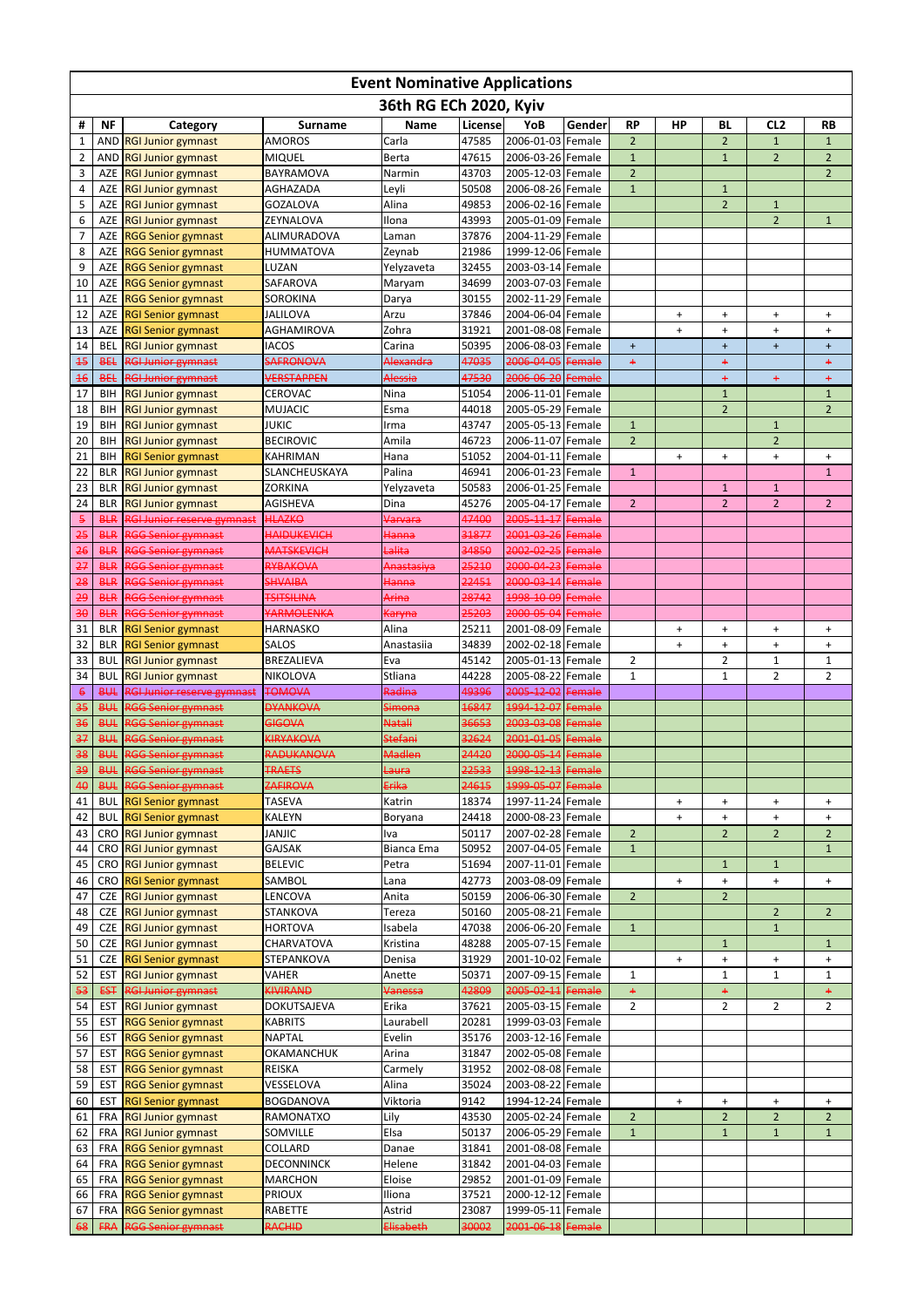| <del>69</del>  | <b>GRE</b> | <b>RGI Senior gymnast</b>         | <b>KELAIDITI</b>         | <b>Eleni</b>      | 22541 | 2000-04-01        | <del>Female</del> |                | $\ddot{}$ | $\ddot{}$                        | ÷              | $\ddot{}$      |
|----------------|------------|-----------------------------------|--------------------------|-------------------|-------|-------------------|-------------------|----------------|-----------|----------------------------------|----------------|----------------|
| 70             |            | HUN RGI Junior gymnast            | <b>KOCSIS</b>            | Evelin Viktoria   | 46984 | 2006-06-08 Female |                   | $\overline{2}$ |           | $\overline{2}$                   | $\overline{2}$ | $\overline{2}$ |
| 71             |            | HUN RGI Junior gymnast            | <b>KRASZNAY</b>          | Blanka            | 46983 | 2006-04-08 Female |                   |                |           | 1                                | $\mathbf{1}$   |                |
| 72             |            | HUN RGI Junior gymnast            | <b>GYULAI</b>            | Eva Blanka        | 50500 | 2007-10-31 Female |                   | $\mathbf{1}$   |           |                                  |                | $\mathbf{1}$   |
| 73             | <b>HUN</b> | <b>RGI Senior gymnast</b>         | PIGNICZKI                | Fanni             | 22031 | 2000-01-23 Female |                   |                | $\ddot{}$ | $\ddot{}$                        | $\ddot{}$      | $\ddot{}$      |
|                |            |                                   | <b>BAKANOV</b>           | <b>Shani</b>      | 48023 | 2006-02-27        | Female            |                |           |                                  |                |                |
| 74             | $H\!S\!R$  | <b>RGI Junior gymnast</b>         |                          |                   |       |                   |                   | $\ddot{}$      |           | $\ddot{}$                        |                |                |
| 75             | <b>ISR</b> | <b>RGI Junior gymnast</b>         | <b>HILLEL</b>            | Alona             | 47390 | 2006-03-01 Female |                   | $\mathbf{1}$   |           | $\mathbf{1}$                     | $\mathbf{1}$   | $\mathbf{1}$   |
| 76             | <b>ISR</b> | <b>RGI Junior gymnast</b>         | <b>ATAMANOV</b>          | Daria             | 46808 | 2005-12-06 Female |                   | 2              |           | $\overline{2}$                   | $\overline{2}$ | $\overline{2}$ |
| 43             | <b>ISR</b> | <b>RGI Junior reserve gymnast</b> | <b>AGAMI</b>             | Bar               | 47595 | 2006-07-02 Female |                   |                |           |                                  |                |                |
| 77             | <b>ISR</b> | <b>RGG Senior gymnast</b>         | <b>BEN RUBY</b>          | Shai              | 37502 | 2002-02-25 Female |                   |                |           |                                  |                |                |
| 78             | <b>ISR</b> | <b>RGG Senior gymnast</b>         | <b>DAYAN</b>             | Ofir              | 23566 | 2000-03-12 Female |                   |                |           |                                  |                |                |
| 79             | <b>ISR</b> | <b>RGG Senior gymnast</b>         | KRAMARENKO               | Yana              | 31886 | 2002-06-11 Female |                   |                |           |                                  |                |                |
| 80             | <b>ISR</b> | <b>RGG Senior gymnast</b>         | SHAPOCHNIKOV             | Bar               | 28734 | 1999-06-12 Female |                   |                |           |                                  |                |                |
|                |            |                                   |                          |                   |       |                   |                   |                |           |                                  |                |                |
| 81             | <b>ISR</b> | <b>RGG Senior gymnast</b>         | <b>TELEGINA</b>          | Yuliana           | 32924 | 2002-03-22 Female |                   |                |           |                                  |                |                |
| 82             | <b>ISR</b> | <b>RGG Senior gymnast</b>         | VEXMAN                   | Karin             | 41152 | 2001-12-16 Female |                   |                |           |                                  |                |                |
| 83             | <b>ISR</b> | <b>RGI Senior gymnast</b>         | ZELIKMAN                 | Nicol             | 28735 | 2001-01-30 Female |                   |                | $+$       | $\ddot{}$                        | $\ddot{}$      | $\ddot{}$      |
| 84             | <b>ISR</b> | <b>RGI Senior gymnast</b>         | <b>ASHRAM</b>            | Linoy             | 22468 | 1999-05-13 Female |                   |                | $+$       | $\ddot{}$                        | $\ddot{}$      | $\ddot{}$      |
| 85             | <b>HTA</b> | <b>RGI Junior gymnast</b>         | <b>GALLI</b>             | Giorgia           | 49798 | 2007-04-08 Female |                   | $\ddot{}$      |           |                                  |                | ÷              |
| 86             | <b>HTA</b> | <b>RGI Junior gymnast</b>         | <b>DELLAFELICE</b>       | Giulia            | 50803 | 2005-05-16 Female |                   | $+$            |           | $+$                              |                |                |
| 87             | <b>HTA</b> | <b>RGI Junior gymnast</b>         | <b>TAGLIETTI</b>         | Alice             | 50802 | 2007-06-13        | Female            |                |           | $\ddot{}$                        | ÷              |                |
|                |            |                                   |                          |                   |       |                   |                   |                |           |                                  |                |                |
| 88             | <b>HTA</b> | RGI Junior gymnast                | <b>SELLA</b>             | Viola             | 50804 | 2006-07-18 Female |                   |                |           |                                  | $\ddot{}$      | $\ddot{}$      |
| 89             | <b>HTA</b> | RGG Senior gymnast                | <b>CENTOFANTI</b>        | <b>Martina</b>    | 20184 | 1998-05-19 Female |                   |                |           |                                  |                |                |
| 90             | <b>HTA</b> | <b>RGG Senior gymnast</b>         | <b>CICCONCELLI</b>       | Letizia           | 23204 | 1999-10-07 Female |                   |                |           |                                  |                |                |
| 91             | <b>HTA</b> | RGG Senior gymnast                | <b>DURANTI</b>           | Agnese            | 32235 | 2000-12-18 Female |                   |                |           |                                  |                |                |
| 92             | <b>HTA</b> | <b>RGG Senior gymnast</b>         | <b>MAURELLI</b>          | Alessia           | 30410 | 1996-08-22        | Female            |                |           |                                  |                |                |
| 93             | <b>HTA</b> | <b>RGG Senior gymnast</b>         | <b>MOGUREAN</b>          | <b>Daniela</b>    | 32267 | 2001-07-16 Female |                   |                |           |                                  |                |                |
| 94             | <b>HTA</b> | RGG Senior gymnast                | <b>SANTANDREA</b>        | <b>Martina</b>    | 38081 | 1999-09-05 Female |                   |                |           |                                  |                |                |
|                |            |                                   | <b>AGIURGIUCULESE</b>    |                   | 32232 | 2001-01-15        |                   |                |           |                                  |                |                |
| 95             | <b>HTA</b> | <b>RGI Senior gymnast</b>         |                          | Alexandra         |       |                   | Female            |                | $\ddot{}$ | $\ddot{}$                        | $\ddot{}$      | $\ddot{}$      |
| 96             | <b>HTA</b> | <b>RGI Senior gymnast</b>         | <b>BALDASSARRI</b>       | <b>Milena</b>     | 32234 | 2001-10-16 Female |                   |                | $+$       | $+$                              | $\ddot{}$      | $+$            |
| 97             | LAT        | <b>RGI Junior gymnast</b>         | <b>STEPULANE</b>         | Santa             | 43408 | 2005-04-06 Female |                   |                |           | 2                                | $\overline{2}$ |                |
| 98             |            | LAT RGI Junior gymnast            | ALESKOVSKA               | Alisa             | 43323 | 2005-05-05 Female |                   | $\overline{2}$ |           |                                  |                | $\overline{2}$ |
| 99             | <b>LAT</b> | <b>RGI Junior gymnast</b>         | VASILJEVA                | Nikola            | 46923 | 2006-07-24 Female |                   | $\mathbf{1}$   |           |                                  | $\mathbf{1}$   |                |
| 100            | LAT        | <b>RGI Junior gymnast</b>         | SAKOVICA                 | Juliana           | 43353 | 2005-11-16 Female |                   |                |           | $\mathbf{1}$                     |                | $\mathbf{1}$   |
| 101            | LAT        | <b>RGI Senior gymnast</b>         | POLSTJANAJA              | Jelizaveta        | 45496 | 2003-03-12 Female |                   |                | $\ddot{}$ | $\begin{array}{c} + \end{array}$ | $+$            | $\ddot{}$      |
|                |            |                                   |                          |                   |       |                   |                   |                |           |                                  |                |                |
| 102            | LTU        | <b>RGI Junior gymnast</b>         | <b>JOCYTE</b>            | Paulina           | 43439 | 2005-08-12 Female |                   | $\mathbf{1}$   |           | $\mathbf{1}$                     | $\mathbf{1}$   | 1              |
| 103            | LTU        | <b>RGI Junior gymnast</b>         | <b>JOCIUTE</b>           | Viktorija         | 47427 | 2006-06-29 Female |                   | $\overline{2}$ |           | $\overline{2}$                   | $\overline{2}$ | $\overline{2}$ |
| 104            | LTU        | <b>RGI Senior gymnast</b>         | <b>SOSTAKAITE</b>        | Fausta            | 37863 | 2004-06-22 Female |                   |                | $\ddot{}$ | $\ddot{}$                        | $\ddot{}$      | $\ddot{}$      |
| 105            |            | LUX RGI Junior gymnast            | <b>TURPEL</b>            | Sophie            | 43501 | 2005-10-26 Female |                   | $\ddot{}$      |           | $\ddot{}$                        | $+$            | $\ddot{}$      |
| 106            |            | LUX RGI Senior gymnast            | SMIRNOVA                 | Elena             | 31813 | 2001-10-19 Female |                   |                | $\ddot{}$ | $\begin{array}{c} + \end{array}$ | $\ddot{}$      | $\ddot{}$      |
| 107            |            | MDA RGI Junior gymnast            | <b>MOTRICALA</b>         | Gloria            | 50443 | 2007-04-30 Female |                   | $\ddot{}$      |           | $\ddot{}$                        | $\ddot{}$      | $\ddot{}$      |
| 108            |            | MDA RGI Junior gymnast            | <b>STARODUB</b>          | Stefania-Maria    | 50440 | 2007-08-27 Female |                   | $\ddot{}$      |           | $\ddot{}$                        | $+$            | $\ddot{}$      |
|                |            |                                   |                          |                   |       |                   |                   |                |           |                                  |                |                |
|                |            | 109 MDA RGI Senior gymnast        | GUZ                      | Anastasia         | 37938 | 2004-10-04 Female |                   |                | $\ddot{}$ | $\ddot{}$                        | $+$            | $+$            |
|                |            | 110 MKD RGI Senior gymnast        | STOJANOV                 | Rejchl            | 42947 | 2003-03-14 Female |                   |                | $\ddot{}$ | $\ddot{}$                        | $+$            | $+$            |
| 111            |            | MNE RGI Junior gymnast            | DAMJANOVIC               | Lana              | 44559 | 2006-11-12 Female |                   | $+$            |           | $\ddot{}$                        | $\ddot{}$      | $\ddot{}$      |
|                |            | 112 MNE RGI Senior gymnast        | <b>MARKOVIC</b>          | Jovana            | 36009 | 2002-12-21 Female |                   |                | $\ddot{}$ | $\ddot{}$                        | $+$            | $\ddot{}$      |
|                |            | <b>POR RGI Junior gymnast</b>     | <b>MELO</b>              | Clara             | 47378 | 2005-09-02 Female |                   | $\ddot{}$      |           |                                  | $\ddot{}$      |                |
| 114            |            | <b>POR RGI Junior gymnast</b>     | PAIVA                    | Clara             | 47374 | 2005-08-11 Female |                   | $\ddot{}$      |           | $\ddot{}$                        |                | $\ddot{}$      |
|                |            |                                   |                          |                   |       | 2006-09-28 Female |                   |                |           |                                  |                |                |
| $115$          |            | <b>POR RGI Junior gymnast</b>     | <b>PINHEIRO</b>          | <del>Joana</del>  | 47254 |                   |                   |                |           | $\ddot{}$                        | +              | $\ddot{}$      |
| 116            |            | ROU RGI Junior gymnast            | <b>DRAGAN</b>            | Christina         | 50572 | 2007-04-19 Female |                   | $\mathbf{1}$   |           | $\mathbf{1}$                     | $\mathbf{1}$   | $\mathbf{1}$   |
| 117            |            | ROU RGI Junior gymnast            | <b>DRAGAN</b>            | Annaliese         | 44560 | 2005-09-15 Female |                   | $\overline{2}$ |           | $\overline{2}$                   | $\overline{2}$ | $\overline{2}$ |
| 118            |            | <b>ROU RGI Senior gymnast</b>     | <b>VERDES</b>            | Andreea           | 25083 | 2000-10-18 Female |                   |                | $\ddot{}$ | $\begin{array}{c} + \end{array}$ | $+$            | $\ddot{}$      |
| 119            |            | ROU RGI Senior gymnast            | <b>ICHIM</b>             | Sonia             | 31969 | 2002-06-28 Female |                   |                | $\ddot{}$ | $\ddot{}$                        | $\ddot{}$      | $\ddot{}$      |
|                |            | <b>ROU RGI Senior gymnast</b>     | <b>MAILAT</b>            | <b>Denisa</b>     | 31970 | 2002-10-11 Female |                   |                | $\ddot{}$ | $\ddot{}$                        | $\ddot{}$      | $\ddot{}$      |
| 120            | <b>SLO</b> | <b>RGI Junior gymnast</b>         | <b>GERKMAN SALAUYOVA</b> | Karina            | 49836 | 2006-10-30 Female |                   | $\mathbf{1}$   |           |                                  |                | $\overline{2}$ |
| 121            | <b>SLO</b> |                                   | <b>PODVRATNIK</b>        |                   | 43466 | 2005-06-17 Female |                   |                |           |                                  |                |                |
|                |            | <b>RGI Junior gymnast</b>         |                          | Neza              |       |                   |                   |                |           | $\mathbf{1}$                     | $\mathbf{1}$   | $\mathbf{1}$   |
| 122            | <b>SLO</b> | <b>RGI Junior gymnast</b>         | <b>POLAK</b>             | Ela               | 50341 | 2007-11-27 Female |                   | $\overline{2}$ |           | $\overline{2}$                   | $\overline{2}$ |                |
| 123            | <b>SLO</b> | <b>RGI Senior gymnast</b>         | VEDENEEVA                | Ekaterina         | 18089 | 1994-06-23 Female |                   |                | $\ddot{}$ | $\ddot{}$                        | $+$            | $\ddot{}$      |
| 124            | <b>SRB</b> | <b>RGI Junior gymnast</b>         | VLCEK                    | Sandra            | 47763 | 2006-06-10 Female |                   | $\mathbf{1}$   |           | $\mathbf{1}$                     | $\mathbf{1}$   | $\mathbf{1}$   |
| 125            | <b>SRB</b> | <b>RGI Junior gymnast</b>         | <b>LEKOVIC</b>           | Nikolina          | 47762 | 2005-01-09 Female |                   | $\overline{2}$ |           |                                  | $\overline{2}$ |                |
| 126            | SRB        | <b>RGI Junior gymnast</b>         | <b>JEFTIC</b>            | Jovana            | 44705 | 2005-01-03 Female |                   |                |           | $\overline{2}$                   |                | $\overline{2}$ |
| 127            | \$H\$      | <b>RGI Junior gymnast</b>         | <b>AMSTUTZ</b>           | Axelle            | 46768 | 2005              | Female            |                |           |                                  | $\ddot{}$      | $\ddot{}$      |
|                | 5H         | <b>RGI Junior gymnast</b>         | <b>CHIARIELLO</b>        | Livia Maria       | 47180 | 2005              | Female            |                |           |                                  |                |                |
| <del>128</del> |            |                                   |                          |                   |       |                   |                   | +              |           | +                                |                | +              |
| <b>129</b>     | \$H\$      | <b>RGI Junior gymnast</b>         | <b>GRUENIGER</b>         | <del>Lauren</del> | 50571 | 2007              | Female            | $\ddot{}$      |           | $\ddot{}$                        |                |                |
| 25             | \$H\$      | <b>RGI Junior reserve gymnast</b> | <b>WEDER</b>             | Anastasia         | 46797 | 2006              | Female            |                |           |                                  |                |                |
| 130            |            | TUR RGI Junior gymnast            | <b>USTA</b>              | Duru Duygu        | 47699 | 2006-01-07 Female |                   | $\mathbf{1}$   |           | $\overline{2}$                   | $\mathbf{1}$   | $\overline{2}$ |
| 131            |            | TUR RGI Junior gymnast            | <b>GUNES</b>             | Yeliz             | 47501 | 2006-02-28 Female |                   | $\overline{2}$ |           |                                  |                | $\mathbf{1}$   |
| 132            |            | TUR RGI Junior gymnast            | <b>ALAS</b>              | Isil              | 50856 | 2006-02-19 Female |                   |                |           | $\mathbf{1}$                     | $\overline{2}$ |                |
| 133            |            | <b>TUR RGG Senior gymnast</b>     | <b>AKINCI</b>            | Azra              | 36117 | 2003-05-28 Female |                   |                |           |                                  |                |                |
| 134            |            | <b>TUR RGG Senior gymnast</b>     | ALPASLAN                 | <b>Defne</b>      | 38501 | 2003-08-15 Female |                   |                |           |                                  |                |                |
|                |            |                                   |                          |                   |       | 09.05.2004 Female |                   |                |           |                                  |                |                |
| 134            |            | <b>TUR RGG Senior gymnast</b>     | <b>OKCUN</b>             | <b>Irem</b>       | 51703 |                   |                   |                |           |                                  |                |                |
| 135            |            | TUR RGG Senior gymnast            | <b>ASAR</b>              | Eda               | 38502 | 2003-09-02 Female |                   |                |           |                                  |                |                |
| 136            |            | TUR RGG Senior gymnast            | <b>BERKER</b>            | Peri              | 32740 | 2003-04-07 Female |                   |                |           |                                  |                |                |
| 137            |            | TUR RGG Senior gymnast            | <b>DOGAN</b>             | Duygu             | 32341 | 2000-05-28 Female |                   |                |           |                                  |                |                |
|                |            | 138 TUR RGG Senior gymnast        | KARABINA                 | Nil               | 38503 | 2003-05-07 Female |                   |                |           |                                  |                |                |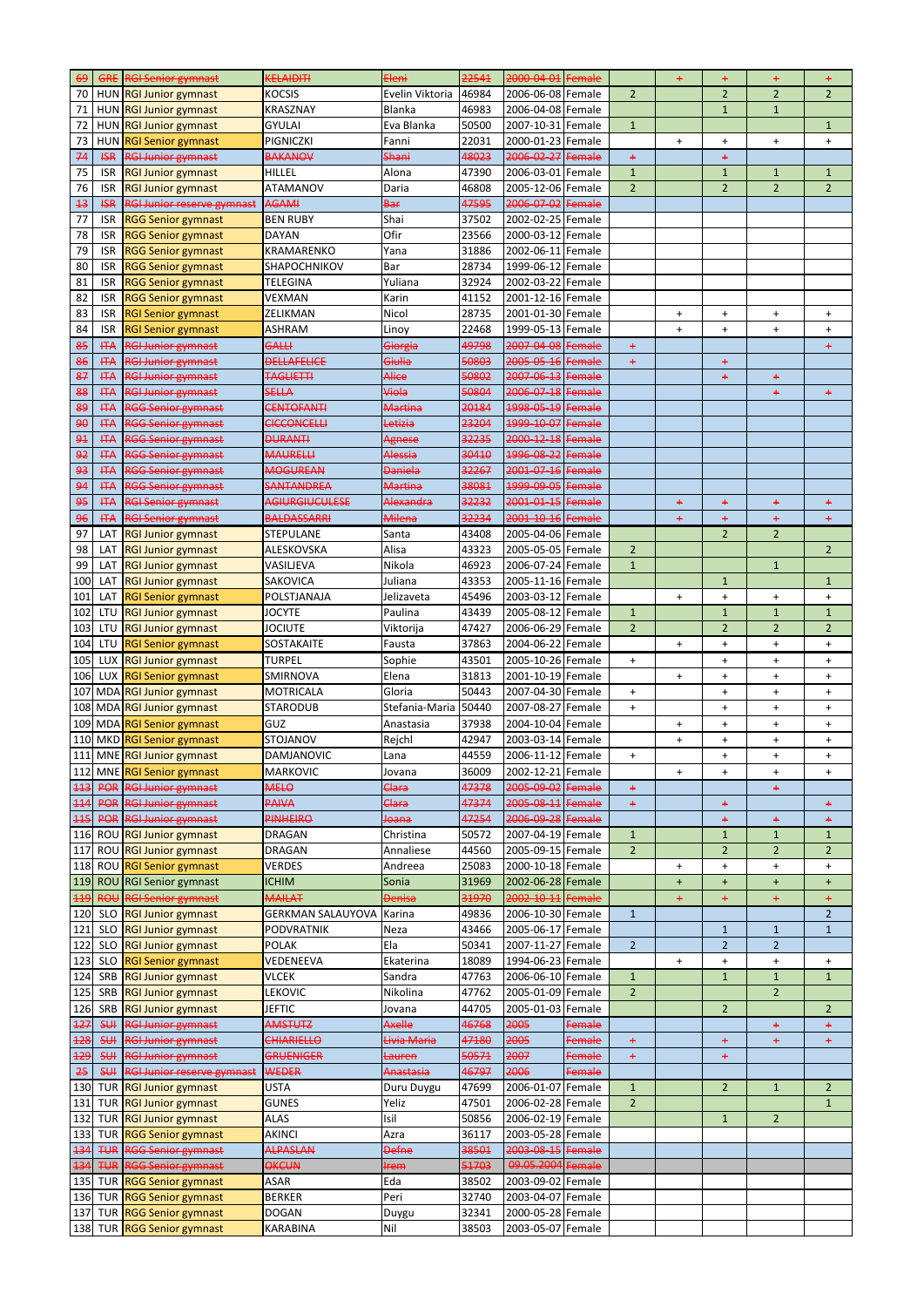|  | 139 | .<br>. ID.<br>רו גו | <b>RGI</b><br>ir gymnast<br>Senior | <b>TUNCEL</b> | <b>I</b> Kamelya | າງຊາດ<br>. د د ۱ | זורח א<br>2002<br>$\sim$<br>. <b>In</b> -1.<br>ึบบ<br>י ש | 'IFemale |  |  |  |  |  |
|--|-----|---------------------|------------------------------------|---------------|------------------|------------------|-----------------------------------------------------------|----------|--|--|--|--|--|
|--|-----|---------------------|------------------------------------|---------------|------------------|------------------|-----------------------------------------------------------|----------|--|--|--|--|--|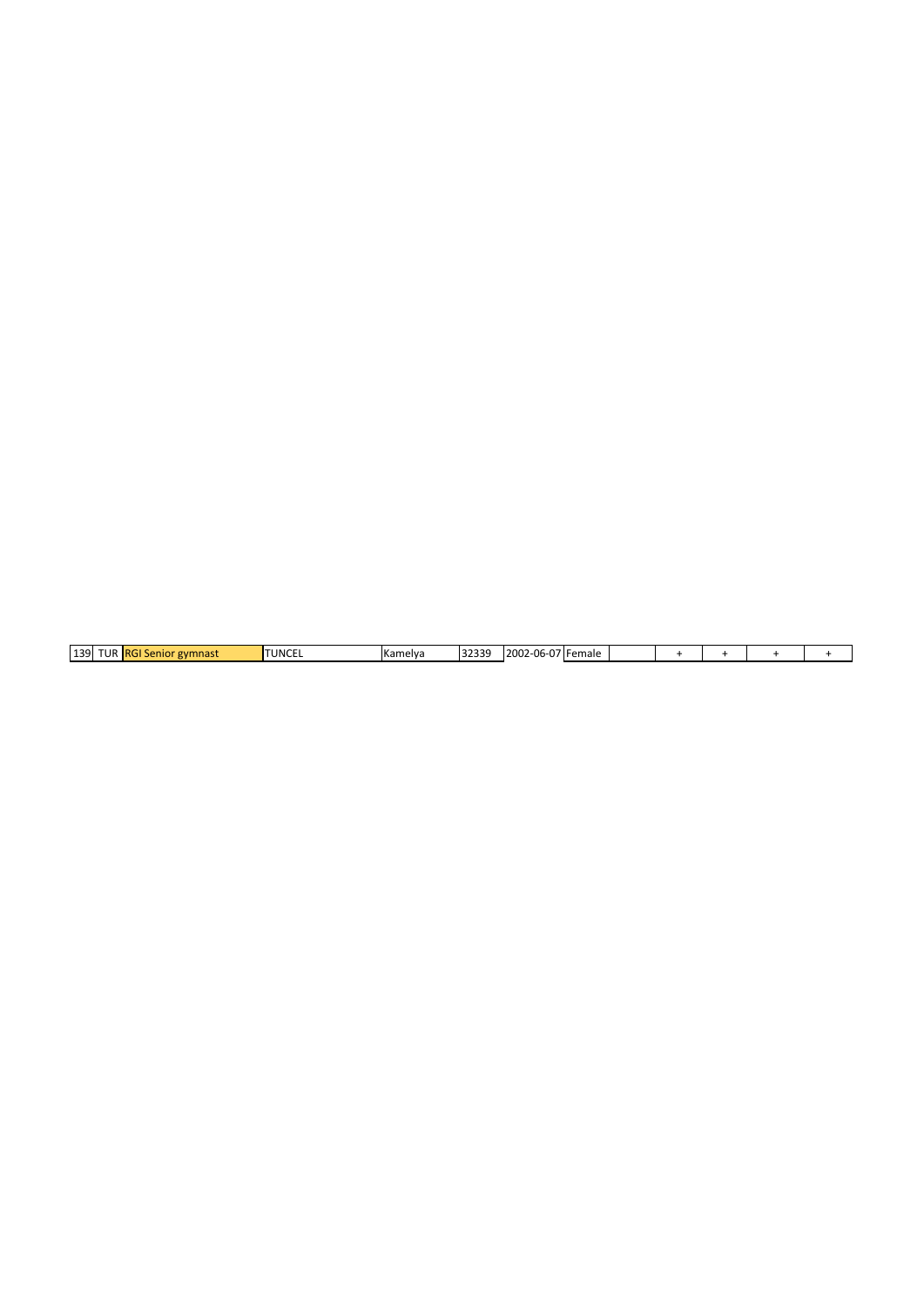| 140        | UKR RGI Junior gymnast         | <b>KARIKA</b>      | <b>Polina</b> | 44617 | 2005-06-25 Female |     |           | $\ddot{}$ | $\ddot{}$ |           |
|------------|--------------------------------|--------------------|---------------|-------|-------------------|-----|-----------|-----------|-----------|-----------|
| 141        | UKR RGI Junior gymnast         | <b>HORODNYCHA</b>  | Polina        | 50248 | 2005-12-16 Female |     |           | +         | $\ddot{}$ |           |
| 142        | UKR RGI Junior gymnast         | <b>SYDORAK</b>     | Karina        | 47040 | 2006-09-13 Female | $+$ |           |           |           | $\div$    |
| 143        | UKR RGI Junior gymnast         | TUR                | Melaniia      | 43799 | 2005-03-08 Female | $+$ |           | $\ddot{}$ | $\ddot{}$ |           |
|            | UKR RGI Junior reserve gymnast | <b>HORODNYCHA</b>  | Polina        | 50248 | 2005-12-16 Female |     |           |           |           |           |
| 144        | UKR RGG Senior gymnast         | <b>BAIEVA</b>      | Diana         | 43798 | 2004-08-09 Female |     |           |           |           |           |
| 145        | UKR RGG Senior gymnast         | <b>BODNARCHUK</b>  | Mariola       | 37749 | 2002-03-23 Female |     |           |           |           |           |
| <b>146</b> | UKR RGG Senior gymnast         | <b>KRASIUK</b>     | <b>Nikol</b>  | 37638 | 2004-01-25 Female |     |           |           |           |           |
| 147        | UKR RGG Senior gymnast         | <b>VOZNYAK</b>     | Anastasiya    | 22798 | 1998-12-09 Female |     |           |           |           |           |
|            | 148 UKR RGG Senior gymnast     | <b>VYSOCHANSKA</b> | Mariia        | 36527 | 2002-09-10 Female |     |           |           |           |           |
| 149        | UKR RGG Senior gymnast         | <b>YUZVIAK</b>     | Valeriya      | 28762 | 1999-08-20 Female |     |           |           |           |           |
| 150        | UKR RGI Senior gymnast         | <b>ONOPRIJENKO</b> | Viktoriia     | 35597 | 2003-10-18 Female |     | $\div$    | $\div$    | $\pm$     | $\ddot{}$ |
| 151        | UKR RGI Senior gymnast         | <b>MELESHCHUK</b>  | Yeva          | 32122 | 2001-09-29 Female |     | $\ddot{}$ | $\ddot{}$ | $\ddot{}$ | $\ddot{}$ |
| 151        | UKR RGI Senior gymnast         | <b>NIKOLCHENKO</b> | Hada          | 35004 | 2002-12-09 Female |     | ٠         | $\ddot{}$ | ٠         |           |
|            |                                |                    |               |       |                   | 48  | 28        | 76        | 76        | 76        |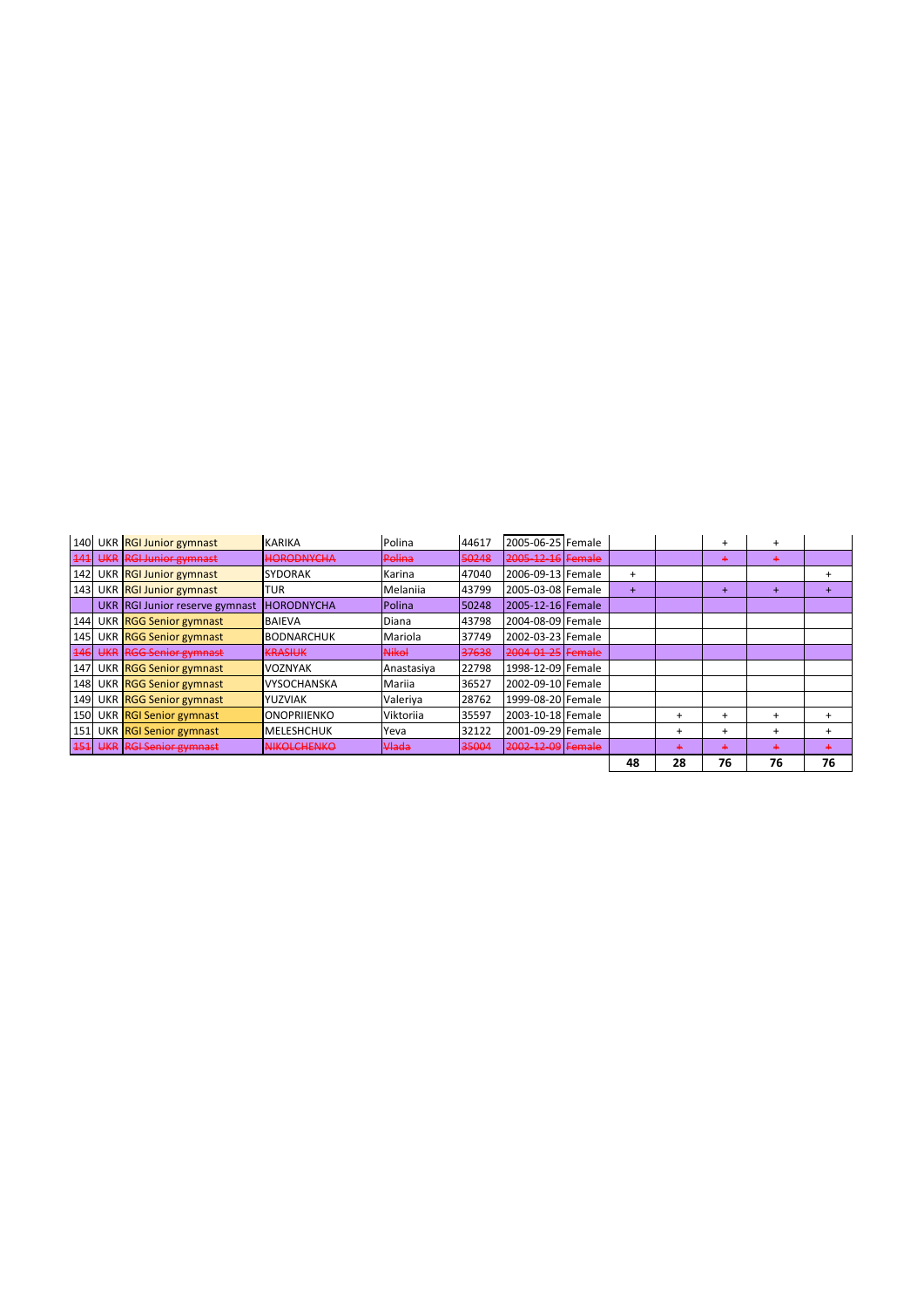| <b>Event Nominative Applications</b> |                                                                                |                                  |                            |                  |       |                            |  |
|--------------------------------------|--------------------------------------------------------------------------------|----------------------------------|----------------------------|------------------|-------|----------------------------|--|
|                                      |                                                                                | 36th RG ECh 2020, Kyiv           |                            |                  |       |                            |  |
| <b>NF</b>                            | <b>Function</b>                                                                | <b>Surname</b>                   | <b>Name</b>                |                  |       | Gender License Brevet Cat. |  |
|                                      | AND Head of delegation                                                         | RODRIGUEZ MACHADO                | Eva                        | Female           |       |                            |  |
|                                      | AND RGI Judge                                                                  | <b>PALLARES</b>                  | Fiona                      | Female           | 62356 | 2                          |  |
|                                      | AND Junior Individual Coach<br>AZE Head of delegation                          | <b>GIMENO</b><br>MAMMADZADA      | Ana<br>Farid               | Female           |       |                            |  |
|                                      | AZE RGI Judge                                                                  | <b>BULANOVA</b>                  | Natalya Yevgenyevna        | Male<br>Female   | 1641  | 2                          |  |
|                                      | AZE RGG Judge                                                                  | VILYAYEVA                        | Yevgeniya                  | Female           | 12230 | $\overline{2}$             |  |
|                                      | AZE Doctor                                                                     | <b>AGHALIYEV</b>                 | Aydin                      | Male             | 51196 |                            |  |
|                                      | AZE Junior Individual Team leader                                              | <b>GULIYEV</b>                   | Kamil                      | Male             |       |                            |  |
|                                      | AZE Junior Individual Coach                                                    | VASILEVA                         | Mariana                    | Female           |       |                            |  |
|                                      | AZE Junior Individual Coach<br>AZE Junior Individual Paramedical staff         | ABDUSALIMOVA<br><b>BARARI</b>    | Nigar<br>Kazem             | Female<br>Male   | 59126 |                            |  |
|                                      | AZE Senior Group Team leader                                                   | <b>GULIYEV</b>                   | Kamil                      | Male             |       |                            |  |
|                                      | AZE Senior Group Coach                                                         | VASILEVA                         | Mariana                    | Female           |       |                            |  |
|                                      | AZE Senior Group Coach                                                         | VASILEVA                         | Siyana                     | Female           |       |                            |  |
|                                      | AZE Senior Group Additional coach                                              | <b>GARATOVA</b>                  | Sabina                     | Female           |       |                            |  |
|                                      | AZE Senior Group Paramedical staff                                             | <b>BARARI</b>                    | Kazem                      | Male             | 59126 |                            |  |
|                                      | AZE Senior Individual Coach<br>AZE Senior Individual Coach                     | VASILEVA<br>PRASOLOVA            | Mariana                    | Female<br>Female |       |                            |  |
|                                      | <b>BEL</b> RGI Judge                                                           | <b>RODINA</b>                    | Anastasiya<br>Irina        | Female           | 1013  | 1                          |  |
|                                      | <b>BEL</b> Doctor                                                              | <b>SAFRONOVA</b>                 | <b>Marta</b>               | Female           | 79008 |                            |  |
|                                      | <b>BEL</b> Junior Individual Coach                                             | <b>EVRARD</b>                    | Tanya                      | Female           |       |                            |  |
|                                      | <b>BEL Junior Individual Coach</b>                                             | <b>SIMONAITIENE</b>              | <b>Julija</b>              | Female           |       |                            |  |
|                                      | BIH Head of delegation                                                         | <b>STARCEVIC</b>                 | Renee                      | Female           |       |                            |  |
|                                      | BIH RGI Judge                                                                  | <b>TINJIC</b>                    | Svitlana                   | Female           | 62368 | 3                          |  |
| <b>BIH</b>                           | Junior Individual Coach<br><b>BIH</b> Junior Individual Coach                  | <b>HADZIC</b><br><b>BIJELIC</b>  | Aida                       | Female           |       |                            |  |
|                                      | <b>BIH</b> Senior Individual Coach                                             | <b>TINJIC</b>                    | Snezana<br>Vanessa         | Female<br>Female |       |                            |  |
|                                      | <b>BLR</b> Head of delegation                                                  | LEPARSKAYA                       | <b>Irina</b>               | <b>Female</b>    |       |                            |  |
|                                      | <b>BLR</b> Head of delegation                                                  | <b>BIALIAUSKAYA</b>              | Katsiaryna                 | Female           |       |                            |  |
|                                      | BLR RGI Judge                                                                  | ILYANKOVA                        | Iryna                      | Female           | 132   | 2                          |  |
|                                      | <b>BLR RGG Judge</b>                                                           | <b>LUKYANENKO</b>                | <del>Larysa</del>          | Female           | 27    | $\pm$                      |  |
|                                      | <b>BLR</b> Doctor                                                              | <b>KLYHA</b>                     | Aliaksandr                 | <b>Male</b>      | 77855 |                            |  |
|                                      | <b>BLR</b> Junior Individual Team leader<br><b>BLR</b> Junior Individual Coach | LUKYANENKO<br>BICHUN-KAMAROVA    | Larysa                     | Female<br>Female |       |                            |  |
|                                      | <b>BLR</b> Junior Individual Coach                                             | CHARKASHYNA                      | Yulya<br>Liubou            | Female           |       |                            |  |
|                                      | <b>BLR</b> Junior Individual Paramedical staff                                 | <b>RACHKOVSKII</b>               | <del>Sergei</del>          | <b>Male</b>      | 77743 |                            |  |
|                                      | <b>BLR Senior Group Coach</b>                                                  | <b>BIALIAUSKAYA</b>              | Katsiaryna                 | Female           |       |                            |  |
|                                      | <b>BLR Senior Group Coach</b>                                                  | <b>NENASHEVA</b>                 | <del>Tatiana</del>         | Female           |       |                            |  |
|                                      | <b>BLR Senior Group Paramedical staff</b>                                      | <b>KRUK</b>                      | <b>Barys</b>               | <b>Male</b>      | 50173 |                            |  |
|                                      | <b>BLR</b> Senior Individual Team leader                                       | LUKYANENKO                       | Larysa                     | Female           |       |                            |  |
|                                      | <b>BLR</b> Senior Individual Coach<br><b>BUL</b> Head of delegation            | LEPARSKAYA<br>STOYNEVA-RUSEVA    | Irina<br><b>Silviya</b>    | Female<br>Female |       |                            |  |
|                                      | <b>BUL</b> Head of delegation                                                  | <b>ATANASSOVA</b>                | Rossina                    | Female           |       |                            |  |
| <b>BUL</b>                           | <b>RGI Judge</b>                                                               | <b>FILIPOVA</b>                  | Filipa Ivanova             | Female           | 4312  | $\pm$                      |  |
|                                      | <b>BUL</b> RGI Judge                                                           | <b>VRAZHEVA</b>                  | Radka                      | Female           | 4318  | 3                          |  |
|                                      | <b>BUL RGG Judge</b>                                                           | <b>TODOROVA</b>                  | <b>Hristiana</b>           | Female           | 26255 | $\overline{2}$             |  |
|                                      | <b>BUL Junior Individual Team leader</b>                                       | <b>ATANASSOVA</b>                | Rossina                    | Female           |       |                            |  |
| <b>BUL</b>                           | Junior Individual Coach<br><b>Junior Individual Coach</b>                      | <b>IVANOVA</b><br><b>TOSHEVA</b> | Valentina                  | Female<br>Female |       |                            |  |
| <b>BUL</b><br><b>BUL</b>             | Junior Individual Paramedical staff                                            | <b>TODOROV</b>                   | Rayna<br>Georgi Yordanov   | <b>Male</b>      | 74777 |                            |  |
| <b>BUL</b>                           | Junior Individual Paramedical staff                                            | <b>STOYANOV</b>                  | <b>Svetozar Diyanov</b>    | Male             | 77162 |                            |  |
|                                      | <b>BUL Senior Group Coach</b>                                                  | <b>DIMITROVA</b>                 | Vesela                     | Female           |       |                            |  |
|                                      | <b>BUL Senior Group Coach</b>                                                  | <b>MAEVSKA</b>                   | Mihaela                    | Female           |       |                            |  |
|                                      | <b>BUL Senior Group Paramedical staff</b>                                      | <b>PARLAPANSKI</b>               | Yulian                     | <b>Male</b>      | 50208 |                            |  |
|                                      | <b>BUL Senior Individual Team leader</b><br><b>BUL</b> Senior Individual Coach | <b>MARKOVA</b>                   | <b>Branimira</b>           | Female           |       |                            |  |
|                                      | CRO Head of delegation                                                         | PAMUKOVA<br><b>MACEKOVIC</b>     | Mariyana<br><b>Barbara</b> | Female<br>Female |       |                            |  |
|                                      | CRO RGI Judge                                                                  | <b>STARCEVIC BOSNAR</b>          | Mirjana                    | Female           | 1866  | 2                          |  |
|                                      | <b>CRO</b> Junior Individual Coach                                             | <b>STOJKOVIC</b>                 | <b>Branka</b>              | Female           |       |                            |  |
|                                      | <b>CRO</b> Junior Individual Coach                                             | <b>CIMAS</b>                     | Gordana                    | Female           |       |                            |  |
|                                      | <b>CRO</b> Junior Individual Coach                                             | <b>STOJAKOVIC</b>                | Matea                      | Female           |       |                            |  |
|                                      | CRO Senior Individual Coach                                                    | <b>CREVATINI</b>                 | Nika Roberta               | Male             |       |                            |  |
|                                      | CZE Head of delegation<br>CZE RGI Judge                                        | KHEILOVA<br>ZAJONCOVA            | Andrea<br>Jarmila          | Female           | 31    | 3                          |  |
|                                      | CZE Junior Individual Team leader                                              | KHEILOVA                         | Andrea                     | Female<br>Female |       |                            |  |
|                                      | <b>CZE</b> Junior Individual Coach                                             | REZKOVA KOPACOVA                 | Katerina                   | Female           |       |                            |  |
|                                      | <b>CZE</b> Junior Individual Coach                                             | <b>JASINSKA</b>                  | Denisa                     | Female           |       |                            |  |
|                                      | CZE Junior Individual Paramedical staff                                        | <b>RYCHETSKY</b>                 | Jan                        | Male             | 81191 |                            |  |
|                                      | CZE Junior Individual Additional coach                                         | KHEILOVA                         | Andrea                     | Female           |       |                            |  |
|                                      | CZE Senior Individual Coach                                                    | <b>VIDLAK</b>                    | Ludvik                     | Male             |       |                            |  |
|                                      | CZE Senior Individual Paramedical staff                                        | <b>RYCHETSKY</b>                 | Jan<br>Tene-Riin           | Male             | 81191 |                            |  |
|                                      | <b>EST</b> Head of delegation                                                  | VAARMANN                         |                            | Female           |       |                            |  |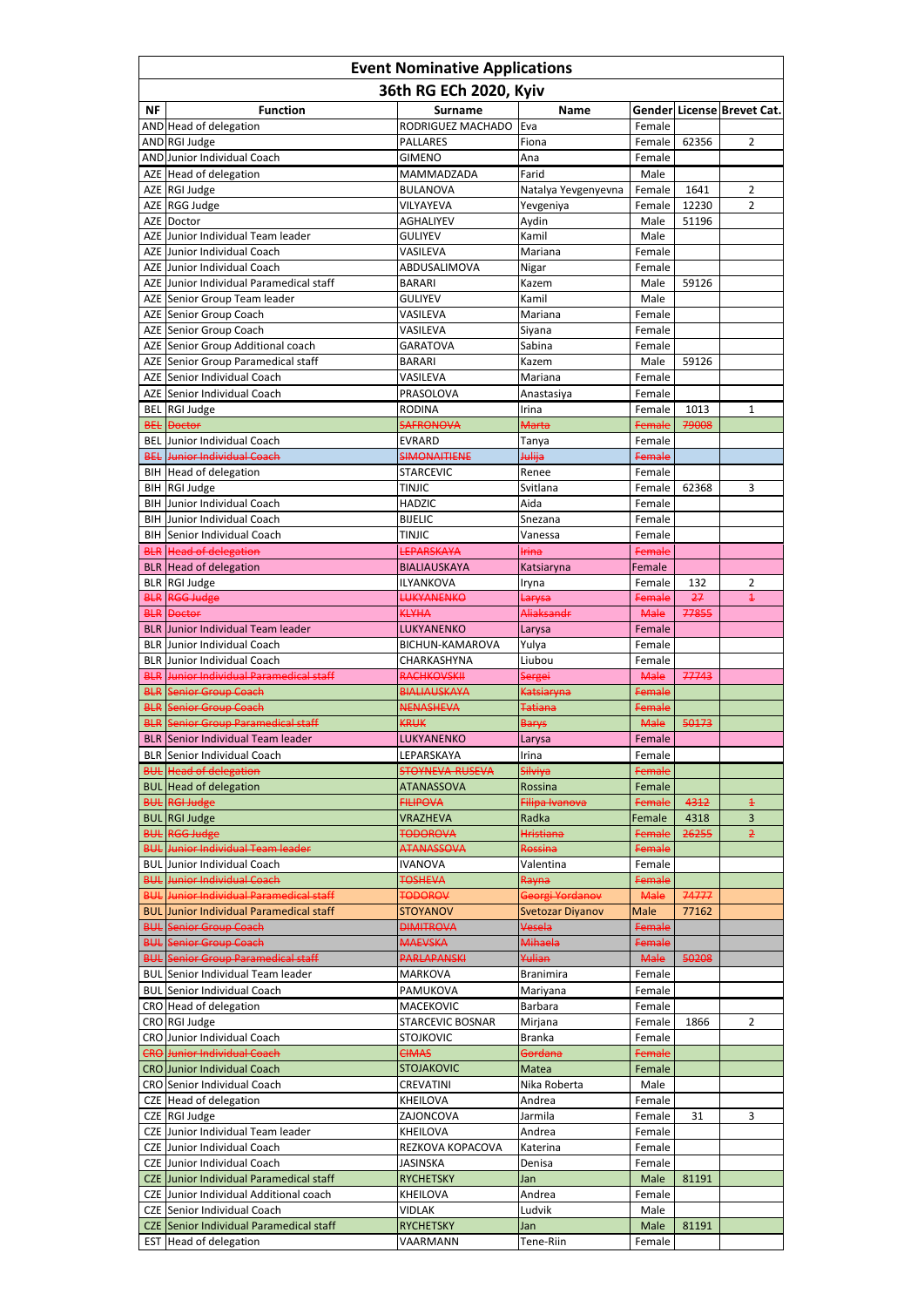|                | EST RGG Judge                                              | BESTSASTNAJA                     | Natalja                | Female           | 232   | 3                       |
|----------------|------------------------------------------------------------|----------------------------------|------------------------|------------------|-------|-------------------------|
| <b>EST</b>     | RGI Judge                                                  | <b>BESTSASTNAJA</b>              | Natalja                | Female           | 232   | 3                       |
|                | <b>EST RGI Judge</b>                                       |                                  | <b>Larissa</b>         | Female           | 228   | B,                      |
|                | <b>EST</b> Junior Individual Team leader                   | <b>GORBUNOVA</b><br>RATSEJEVA    |                        |                  |       |                         |
|                |                                                            |                                  | <b>Natalja</b>         | Female           |       |                         |
|                | <b>EST</b> Junior Individual Coach                         | <b>VORONINA</b>                  | Viktoria               | Female           |       |                         |
|                | <b>EST</b> Junior Individual Coach                         | KIRIVAND                         | <b>Natalja</b>         | Female           |       |                         |
|                | <b>EST</b> Junior Individual Coach                         | RATSEJEVA                        | Natalja                | Female           |       |                         |
|                | <b>EST Senior Group Coach</b>                              | <b>INNO</b>                      | Natalja                | Female           |       |                         |
|                | <b>EST</b> Senior Individual Coach                         | <b>VORONINA</b>                  | <b>Viktoria</b>        | Female           |       |                         |
|                | FRA Head of delegation                                     | <b>RABAUD</b>                    | Kevinn                 | Male             |       |                         |
|                | FRA RGG Judge                                              | <b>DE COSSIO</b>                 | <b>Isabelle</b>        | Female           | 124   | $\overline{\textbf{f}}$ |
|                | FRA RGI Judge                                              | <b>SERRANO</b>                   | Eva Simone             | Female           | 220   | 1                       |
|                | FRA Doctor                                                 | <b>NGUYEN</b>                    | Stephanie              | Female           | 55433 |                         |
|                | FRA Junior Individual Coach                                | KARBANOV                         | Svetlana               | Female           |       |                         |
|                | FRA Junior Individual Coach                                | <b>KONOVA</b>                    | Alexandra              | Female           |       |                         |
|                | FRA Junior Individual Paramedical staff                    | VANDERKAM                        | Martin                 | Male             | 50291 |                         |
|                | FRA Senior Group Team leader                               | <b>MILAN</b>                     | Gregory                | Male             |       |                         |
|                | FRA Senior Group Coach                                     | <b>MICHE</b>                     | Geraldine              | Female           |       |                         |
|                |                                                            |                                  |                        |                  |       |                         |
|                | FRA Senior Group Coach                                     | <b>CHAROY</b>                    | Océane                 | Female           |       |                         |
|                | <b>FRA Senior Group Coach</b>                              | <b>MILAN</b>                     | Gregory                | <b>Male</b>      |       |                         |
|                | FRA Senior Group Paramedical staff                         | VANDERKAM                        | Martin                 | Male             | 50291 |                         |
|                | GRE Head of delegation                                     | <b>KOTSOPOULOU</b>               | <b>Foteini</b>         | Female           |       |                         |
|                | <b>GRE RGI Judge</b>                                       | <b>PATRINELLI</b>                | <b>Maria</b>           | Female           | 1456  | з                       |
|                | <b>GRE</b> Senior Individual Coach                         | <b>KOTSOPOULOU</b>               | <b>Foteini</b>         | Female           |       |                         |
|                | <b>HUN Head of delegation</b>                              | <b>LAUBER</b>                    | Zsofia                 | Female           |       |                         |
|                | <b>HUN</b> Head of delegation                              | VICZIÁN                          | <b>Tamas</b>           | Male             |       |                         |
|                | HUNRGI Judge                                               | DEUTSCH-LAZSANYI                 | Erika                  | Female           | 13744 | 2                       |
|                | <b>HUN Doctor</b>                                          | <b>HALASI</b>                    | <b>Emericus Thomas</b> | <b>Male</b>      | 50350 |                         |
|                | HUN Doctor                                                 | <b>BIROV</b>                     | Yelyzaveta             | Female           | 81197 |                         |
|                | <b>HUN Junior Individual Team leader</b>                   | <b>NAGY</b>                      | <del>Lajos</del>       | <b>Male</b>      |       |                         |
|                | <b>HUN</b> Junior Individual Team leader                   | <b>TÖRÖK</b>                     | Csaba                  | Male             |       |                         |
|                |                                                            |                                  |                        |                  |       |                         |
|                | <b>HUN</b> Junior Individual Coach                         | KOCH-TIRINGER                    | Timea                  | Female           |       |                         |
|                | <b>HUN</b> Junior Individual Coach                         | <b>RAUB</b>                      | Nora Zita              | Female           |       |                         |
|                | <b>HUN Senior Individual Team leader</b>                   | <b>HEGEDUS</b>                   | <b>Imre</b>            | <b>Male</b>      |       |                         |
|                | <b>HUN</b> Senior Individual Team leader                   | <b>HOLLÓ</b>                     | <b>Szabolcs</b>        |                  |       |                         |
|                | <b>HUN</b> Senior Individual Coach                         | <b>GELLE</b>                     | Noemi                  | Female           |       |                         |
| <b>ISR</b>     | <b>Head of delegation</b>                                  | <b>TZEDEF GANCHARSKY</b>         | <b>Kineret</b>         | Female           |       |                         |
|                | <b>ISR</b> Head of delegation                              | <b>FREUND AMITZUR</b>            | Rona                   | Female           |       |                         |
| <b>ISR</b>     | RGG Judge                                                  | <b>DAVIDOV</b>                   | Regina                 | Female           | 74    | 1                       |
| <b>ISR</b>     | RGI Judge                                                  | <b>MALKA</b>                     | Natalia                | Female           | 1347  | 2                       |
|                | ISR Junior Individual Team leader                          | <b>BARSKI</b>                    | Galina                 | Female           |       |                         |
|                |                                                            |                                  |                        |                  |       |                         |
|                |                                                            |                                  |                        |                  |       |                         |
| <b>ISR</b>     | Junior Individual Coach                                    | <b>KOSHEVATSKIY</b>              | Alona                  | Female           |       |                         |
| <b>ISR</b>     | Junior Individual Coach                                    | ZELIKMAN                         | Elena                  | Female           |       |                         |
| <b>ISR</b>     | Junior Individual Coach                                    | <b>VINER</b>                     | Anna                   | Female           |       |                         |
| HSR            | Junior Individual Coach                                    | <b>ABLAMSKYA</b>                 | <b>Marina</b>          | Female           |       |                         |
| HSR            | Junior Individual Additional coach                         | <b>ABLAMSKYA</b>                 | <b>Marina</b>          | Female           |       |                         |
| <b>ISR</b>     | Junior Individual Paramedical staff                        | <b>BRETTLER</b>                  | <b>Natalie</b>         | Female           | 60593 |                         |
| <b>ISR</b>     | Senior Group Team leader                                   | <b>FREUND AMITZUR</b>            | <del>Rona</del>        | Female           |       |                         |
| <b>ISR</b>     | Senior Group Team leader                                   | <b>IOFE</b>                      | <b>Eduard</b>          | Male             |       |                         |
| <b>ISR</b>     | Senior Group Coach                                         | VIGDORCHIK                       | Irina                  | Female           |       |                         |
| <b>ISR</b>     | Senior Group Coach                                         | <b>FAIGA VIGDORCHIK</b>          | Rahel                  | Female           |       |                         |
| <b>ISR</b>     | Senior Group Additional coach                              | <b>KADOSH</b>                    | Noa                    | Female           |       |                         |
| <b>ISR</b>     | Senior Group Paramedical staff                             | <b>SHCHORI</b>                   | Roni                   | Female           | 75444 |                         |
| HSR            | Senior Group Additional paramedical staff                  | <b>BADER</b>                     | <b>Orabi</b>           | <b>Male</b>      | 50365 |                         |
| <b>ISR</b>     | Senior Individual Coach                                    | ZUSSMAN                          | Ayelet                 | Female           |       |                         |
| <b>ISR</b>     | Senior Individual Coach                                    | SAMOFALOV                        | Ela                    | Female           |       |                         |
|                |                                                            |                                  | Grazia                 |                  |       |                         |
| <del>ITA</del> | <b>Head of delegation</b>                                  | <b>CIARLITTO</b>                 |                        | Female           |       |                         |
| <b>HTA</b>     | <b>RGG Judge</b>                                           | AGNOLUCCI                        | Emanuela               | Female           | 12124 | $\overline{2}$          |
| <b>HTA</b>     | <b>RGI Judge</b>                                           | <b>ROUDAIA</b>                   | <b>Irina</b>           | Female           | 62236 | $\overline{\mathbf{3}}$ |
| <b>HTA</b>     | <b>Doctor</b>                                              | <b>FERRETTI</b>                  | <b>Matteo</b>          | <b>Male</b>      | 50367 |                         |
| <b>HTA</b>     | Junior Individual Team leader                              | <b>MARELLI</b>                   | Chiara                 | Female           |       |                         |
|                | <b>ITA</b> Junior Individual Coach                         | <b>ROSSI</b>                     | Letizia                | Female           |       |                         |
|                | <b>ITA</b> Junior Individual Coach                         | <b>FOGLIATA</b>                  | <b>Stefania</b>        | Female           |       |                         |
| <b>HTA</b>     | Junior Individual Paramedical staff                        | <b>CALCINARO</b>                 | Alessandro             | <b>Male</b>      | 66114 |                         |
|                | <b>HTA</b> Senior Group Team leader                        | <b>BAGNERA</b>                   | <b>Federica</b>        | Female           |       |                         |
| <b>HTA</b>     | <b>Senior Group Coach</b>                                  | <b>MACCARANI</b>                 | Emanuela               | Female           |       |                         |
| <b>HTA</b>     | <b>Senior Group Coach</b>                                  | <b>TISHINA</b>                   | Olga                   | Female           |       |                         |
|                | <b>ITA</b> Senior Group Additional coach                   | <b>VERGANI</b>                   | <b>Daniela</b>         | Female           |       |                         |
| <b>HTA</b>     | Senior Group Paramedical staff                             | <b>MAURI</b>                     | Carlotta               | Female           | 71857 |                         |
|                |                                                            | <b>MOHAR</b>                     | Spela Alenka           |                  |       |                         |
|                | <b>ITA</b> Senior Individual Team leader                   |                                  |                        | Female           |       |                         |
|                | <b>ITA</b> Senior Individual Coach                         | <b>CANTALUPPI</b>                | <b>Julieta</b>         | Female           |       |                         |
|                | LAT Head of delegation                                     | POLSTYANAYA                      | Yulia                  | Female           |       |                         |
|                | LAT RGI Judge                                              | <b>NIKITINA</b>                  | Tatjana                | Female           | 1706  | $\overline{2}$          |
|                | LAT Junior Individual Coach                                | <b>STEPULANE</b>                 | Tatjana                | Female           |       |                         |
|                | LAT Junior Individual Coach<br>LAT Senior Individual Coach | <b>KUCINSKA</b><br><b>ORLOVA</b> | Natalja<br>Nataliya    | Female<br>Female |       |                         |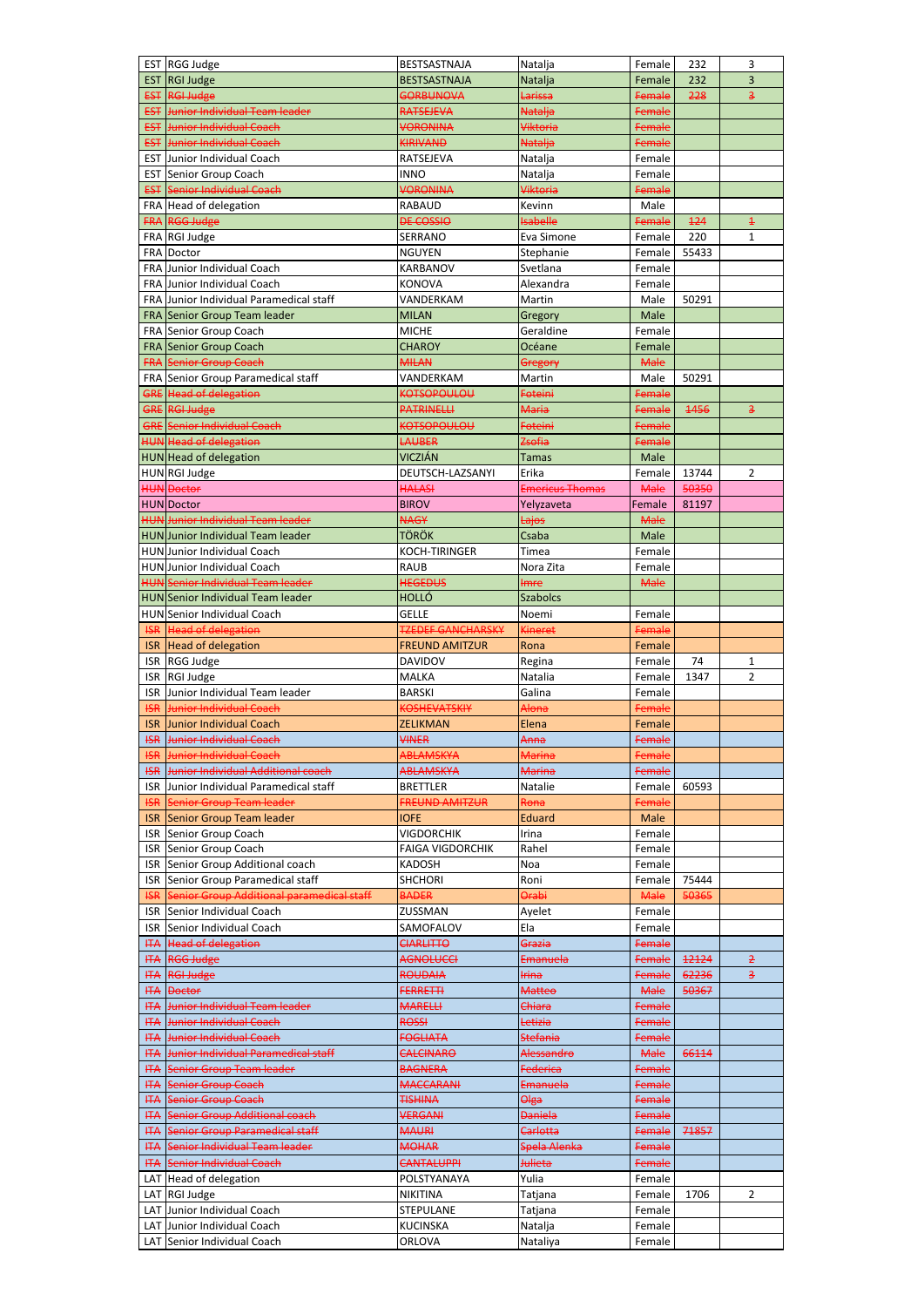| LTU Head of delegation            | <b>PRUNSKAS</b>    | Algimantas | Male   |      |   |
|-----------------------------------|--------------------|------------|--------|------|---|
| LTU RGI Judge                     | <b>BAGRIJEVA</b>   | Valentina  | Female | 246  | 1 |
| LTU Junior Individual Team leader | <b>KUTKAITE</b>    | Dalia      | Female |      |   |
| LTU Junior Individual Coach       | SIMONAVICIENE      | Rita       | Female |      |   |
| LTU Junior Individual Coach       | <b>PETROVA</b>     | Viktorija  | Female |      |   |
| LTU Senior Individual Coach       | <b>CIPKIENE</b>    | Erika      | Female |      |   |
| LUX Head of delegation            | <b>SMIRNOVA</b>    | Vera       | Female |      |   |
| LUX RGI Judge                     | <b>VICHNIAKOVA</b> | Oksana     | Female | 5264 | 3 |
| LUX Junior Individual Coach       | ABROSIMOVA         | Larisa     | Female |      |   |
| LUX Senior Individual Coach       | ABROSIMOVA         | Larisa     | Female |      |   |
| MDA Head of delegation            | <b>FEDERIUC</b>    | Victoria   | Female |      |   |
| MDA Junior Individual Coach       | LEUSCHINA          | Marina     | Female |      |   |
| MDA Senior Individual Coach       | MADAN              | Lliliana   | Female |      |   |
| MKD Head of delegation            | <b>KOSHOVA</b>     | Efrosina   | Female |      |   |
| MKD Senior Individual Coach       | <b>SIMEONOVA</b>   | Valentina  | Female |      |   |